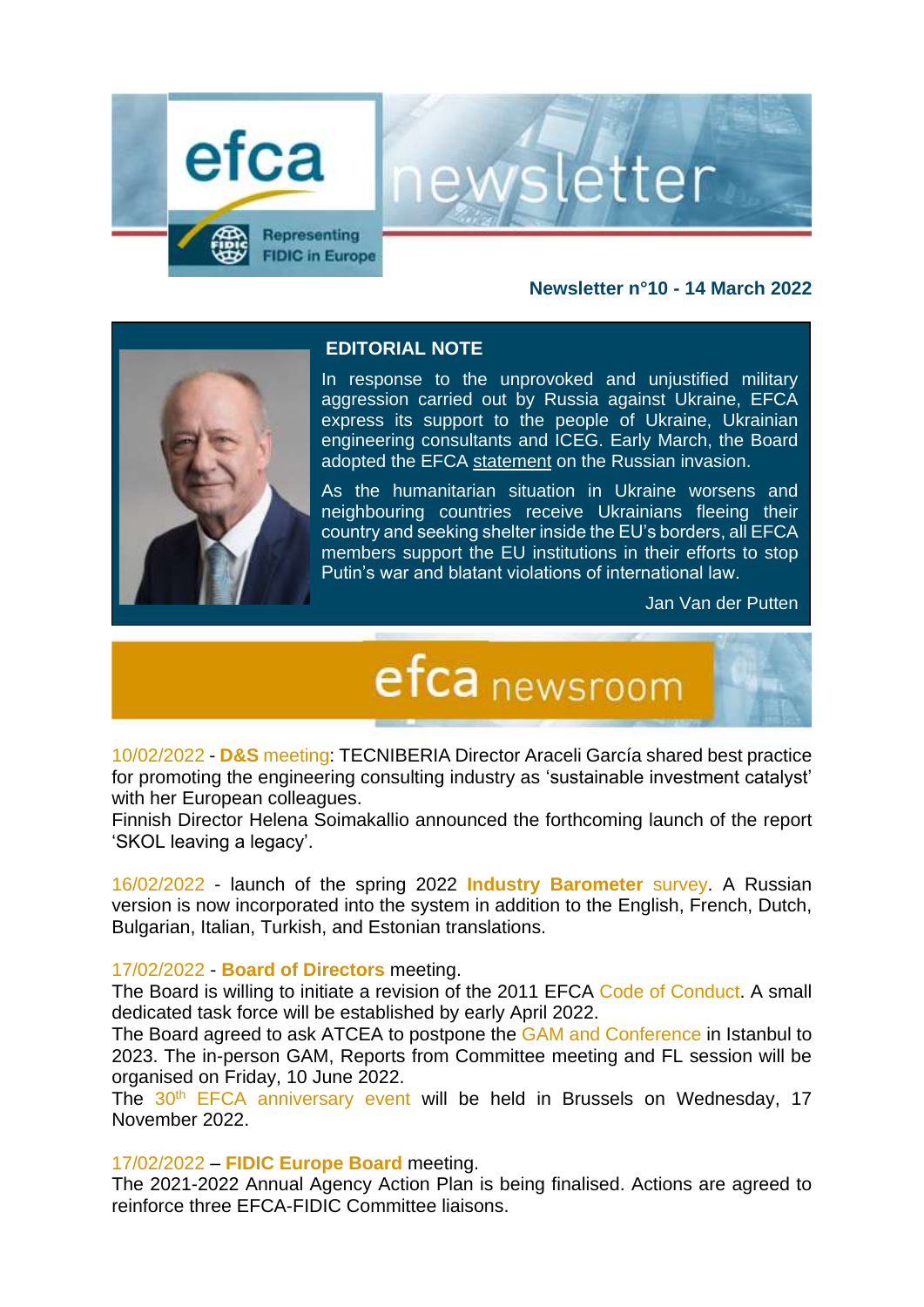18/02/2022 – Joint EFCA-Feaco letter to DG INTPA - 'Suggestions for improvement in **PRAG**'.

21/02/2022 - [Launch](https://www.efcanet.org/news/first-ever-efca-sector-review-2021-and-top-125-engineering-services-firms-operating-europe) of the first-ever **EFCA Sector Review**. The 2021 edition is including two rankings and an article on the engineering consulting industry's developments.

The review highlights not only the engineering consulting services sector's evolving role and capabilities but also its thoughtful and strategic response to rapid developments in essentially all areas of activity.

23/02/2022 - **Future Trends** Committee. Broad discussion on current Architecture, Engineering and Construction (AEC) industry trends, the future AEC ecosystem and disruptive scenarios. The 2022 Committee time schedule and actions are agreed.

24/02/2022 - EFCA Secretary General Jan Van der Putten sent a message of support to Interstate Consultants Engineers Guild (ICEG) of Ukraine President Oleksandr Nepomnyashcyy and Vice-President Svitlana Reva.

01/03/2022 - **Communications** Advisory Group. The Advisory Group will submit its recommendation on the revised Future Leaders logo to the Board for approval. The secretariat is developing the action list for the coherent launch of the revised EFCA logo on 10 June 2022.

The work on the EFCA graphic charter is continued.

Member Associations will be invited to send (EU-funded) flagship projects to showcase on the EFCA website.

01/03/2022 - Extraordinary **Board of Directors** meeting. Invasion of Ukraine by Russia: exchange of views on EFCA and FIDIC Europe actions and evaluation of possible options.

02/03/2022 - Short EFCA survey on the impact of the Russian invasion on the engineering consulting business community.

04/03/2022 - EFCA [statement](https://www.efca.be/news/efca-statement-russian-invasion-ukraine) on Russian invasion in Ukraine.

09/03/2022 - Extraordinary **Board of Directors** meeting. Follow-up discussion on the Russia/Ukraine issue.

11/03/2022 – joint **EIC-EFCA [webinar](https://www.eic-federation.eu/themes/joint-efca-eic-webinar-global-gateway)** 'A Global Connectivity Strategy to Shape EU Infrastructure Investments'. More than 60 participants joined the webinar. Representatives from the European Commission, from the European Investment Bank (EIB) and from the French and German development financing agencies highlighted the impact of the EU Global Gateway Strategy for European international contractors and consultants. EFCA President Benoît Clocheret and EIC President Benoît Chauvin stressed the importance of integrated and high-quality project preparation and implementation, which offer clients and users of infrastructure projects value for money on the basis of the life cycle approach.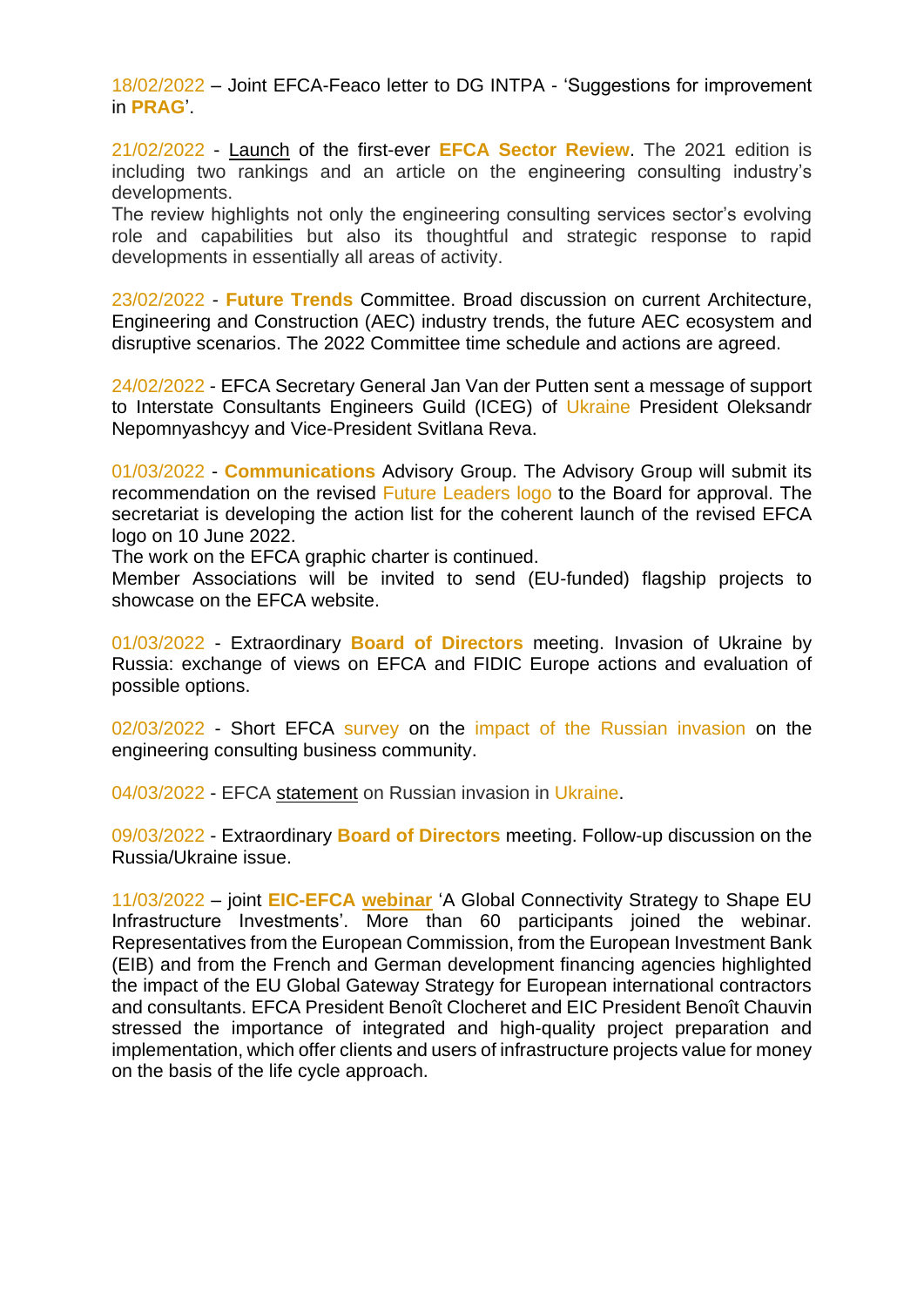### SAVE THE DATES

**buildingSMART International Virtual [Summit](https://hopin.com/events/the-buildingsmart-international-virtual-summit-spring-2022/registration?_hsenc=p2ANqtz-9TEBXFSV4WErYvhbLkM1GXPxbCQKQaZ65wayitVBFTb92NXQfkF_PEHQUv9DeNAajU_GwUxdOJYdLs6pcrcfVSmDmMlw&_hsmi=203132224&utm_campaign=Digital+Newsletter&utm_content=203132224&utm_medium=email&utm_source=hs_email) Spring 2022** Monday 28 March - Friday 1 April 2022 **EFCA GAM** – Friday, 10 June 2022 - venue TBD Full [Calendar](https://www.efca.be/calendar) of **EFCA meetings**





#### OVERVIEW & [TIMELINE](https://ec.europa.eu/info/strategy/priorities-2019-2024/stronger-europe-world/eu-solidarity-ukraine_en#timeline) EU RESPONSE TO RUSSIA

European Neighbourhood Policy and Enlargement Negotiations - Ukraine - [News](https://ec.europa.eu/neighbourhood-enlargement/about-us/latest-news_en?f%5B0%5D=country_country%3Ahttp%3A//publications.europa.eu/resource/authority/country/UKR)

DG TRADE: [Russia,](https://ec.europa.eu/trade/policy/countries-and-regions/countries/russia/) [Ukraine](https://ec.europa.eu/trade/policy/countries-and-regions/countries/ukraine/)

The [EBRD](https://www.ebrd.com/ukraine.html) in Ukraine

Ukraine and the [EIB](https://www.eib.org/en/projects/regions/eastern-neighbours/ukraine/index.htm)

14/02/2022: [Call](https://ec.europa.eu/info/law/better-regulation/have-your-say/initiatives/13225-Environmental-impact-of-waste-management-revision-of-EU-waste-framework_en) for Evidence: Revision of the Waste Framework Directive

15/02/2022: [proposal](https://ec.europa.eu/commission/presscorner/detail/en/ip_22_921) for a Regulation on a space-based secure connectivity and a Joint Communication on an EU approach on Space Traffic Management (STM)

16/02/2022: European Parliament [recommendations](https://www.europarl.europa.eu/news/en/press-room/20220210IPR23015/boost-offshore-renewable-energy-sources-to-meet-climate-targets?xtor=AD-78-%5bSocial_share_buttons%5d-%5blinkedin%5d-%5ben%5d-%5bnews%5d-%5bpressroom%5d-%5ba-european-strategy-for-offshore-renewable-energy%5d) on how to deploy offshore wind more quickly

17/02/2022: EIB Global - new [development](https://www.eib.org/en/global/) branch, launched by European Investment Bank

22/02/2022: EIB and Solas Capital join forces to [invest](https://www.eib.org/en/press/all/2022-107-the-eib-and-solas-capital-join-forces-to-invest-in-energy-efficiency-in-buildings-across-the-european-union) in energy efficiency in buildings across the European Union

22/02/2022: second set of [calls](https://ec.europa.eu/info/funding-tenders/opportunities/portal/screen/opportunities/topic-search;callCode=null;freeTextSearchKeyword=;matchWholeText=true;typeCodes=1,0;statusCodes=31094501,31094502,31094503;programmePeriod=2021%20-%202027;programCcm2Id=43152860;programDivisionCode=null;focusAreaCode=null;destination=null;mission=null;geographicalZonesCode=null;programmeDivisionProspect=null;startDateLte=null;startDateGte=null;crossCuttingPriorityCode=null;cpvCode=null;performanceOfDelivery=null;sortQuery=sortStatus;orderBy=asc;onlyTenders=false;topicListKey=topicSearchTablePageState) for proposals of the Digital Europe Programme. Deadline: 17 May 2022

23/02/2022: Data Act. [Proposed](https://ec.europa.eu/commission/presscorner/detail/en/ip_22_1113) new rules on who can use and access data generated in the EU across all economic sectors

23/02/2022: [proposal](https://ec.europa.eu/commission/presscorner/detail/en/IP_22_1145) for a Directive on corporate sustainability due diligence

24/02/2022: Council [position](https://www.consilium.europa.eu/en/press/press-releases/2022/02/24/council-adopts-position-on-the-corporate-sustainability-reporting-directive-csrd/) on the corporate sustainability reporting directive (CSRD)

25/02/2022: 3.2 billion investment package to support 21 transport, digital, climate and energy connectivity projects in the [Western Balkans](https://wbif.eu/news-details/european-commission-launches-32-billion-investment-package-western-balkans)